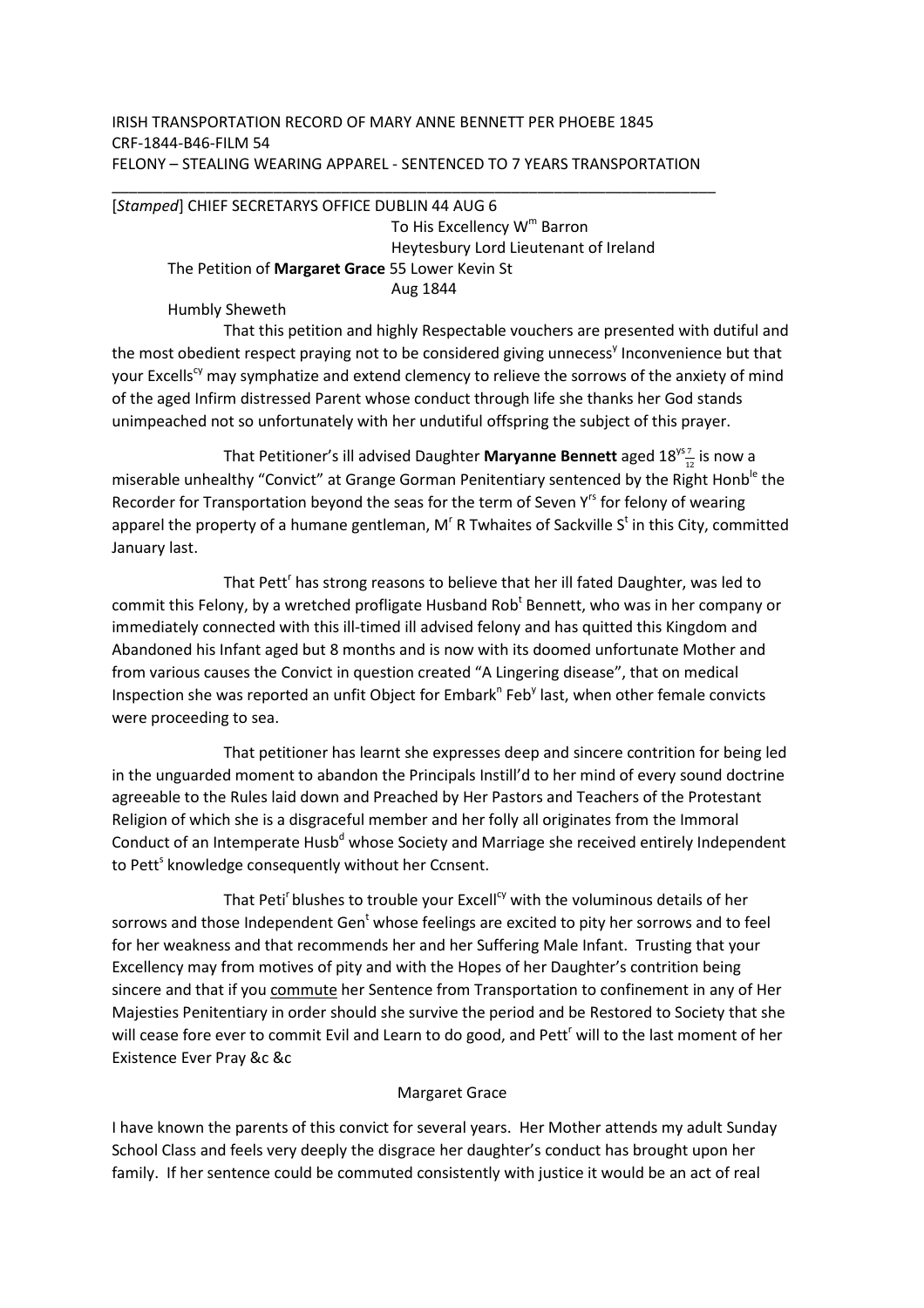charity to them & may it please your Excellency Richard Stack Curate of St Peters Subscribers Recommend the within Prayer to your consideration.

| <b>Names</b>                | Proffession             | Residence                     |
|-----------------------------|-------------------------|-------------------------------|
|                             | or                      |                               |
|                             | Capacity                |                               |
| James Haughton              | Merchant                | 34 Eccles St                  |
| $Wm$ Haughton               | Do.                     | Morefield, Roebuck            |
| John M <sup>c</sup> Cracken | <b>Flour Miller</b>     | Haarlem, Tallaght             |
| Rich <sup>d</sup> D Web     | Printer                 | <b>Great Brunswick Street</b> |
| James Watt                  | Accountant              | 62 High St                    |
| <b>Richard Allen</b>        | <b>Woollen Merchant</b> | 62 High St                    |
| James H Webb                | Linen & Woollen Draper  | 15 & 16 Upper Bridge Street   |
| James Andrew                | Clth Curate of St Johns | 51 Fishamble Street           |
| Edward Guien                | Land Office Engineer    | 17 Essex Street               |
|                             |                         |                               |

Let the Law take its course. Sept  $21^{st}$  1844 Heytesbury Infor<sup>d</sup> do A.W.C. Mr Connor [3 lines crosswise]



Sir,

 Mrs Grace the Mother of **Marianne Bennett** a convict in the Grangegorman Penitentiary under sentence of transportation has applied to me to interfere in her favour. I know nothing of the young woman but the mother has been for a long time a regular attendant at my adult class in the St Peter's Sunday School.

 They are I believe decent people and I should rejoice much if any Mercy could be done which without defeating the ends of justice would remove a portion of the disgrace from their shoulders. If you are making an application for this purpose and think this letter would be of any use I would feel obliged by your making use of it. Believe me.

> Your faithful Serv<sup>t</sup> Richard Stack

----------------------------------------------------------- Dublin Sept the 17th 1844

Dear [*Lieutenant*]

May I humbly beseatch of you to send me ancer to the petichion I presented to his Excellency for to see about the poor convict Mary Anne binnett as the ship is in And is to sale on